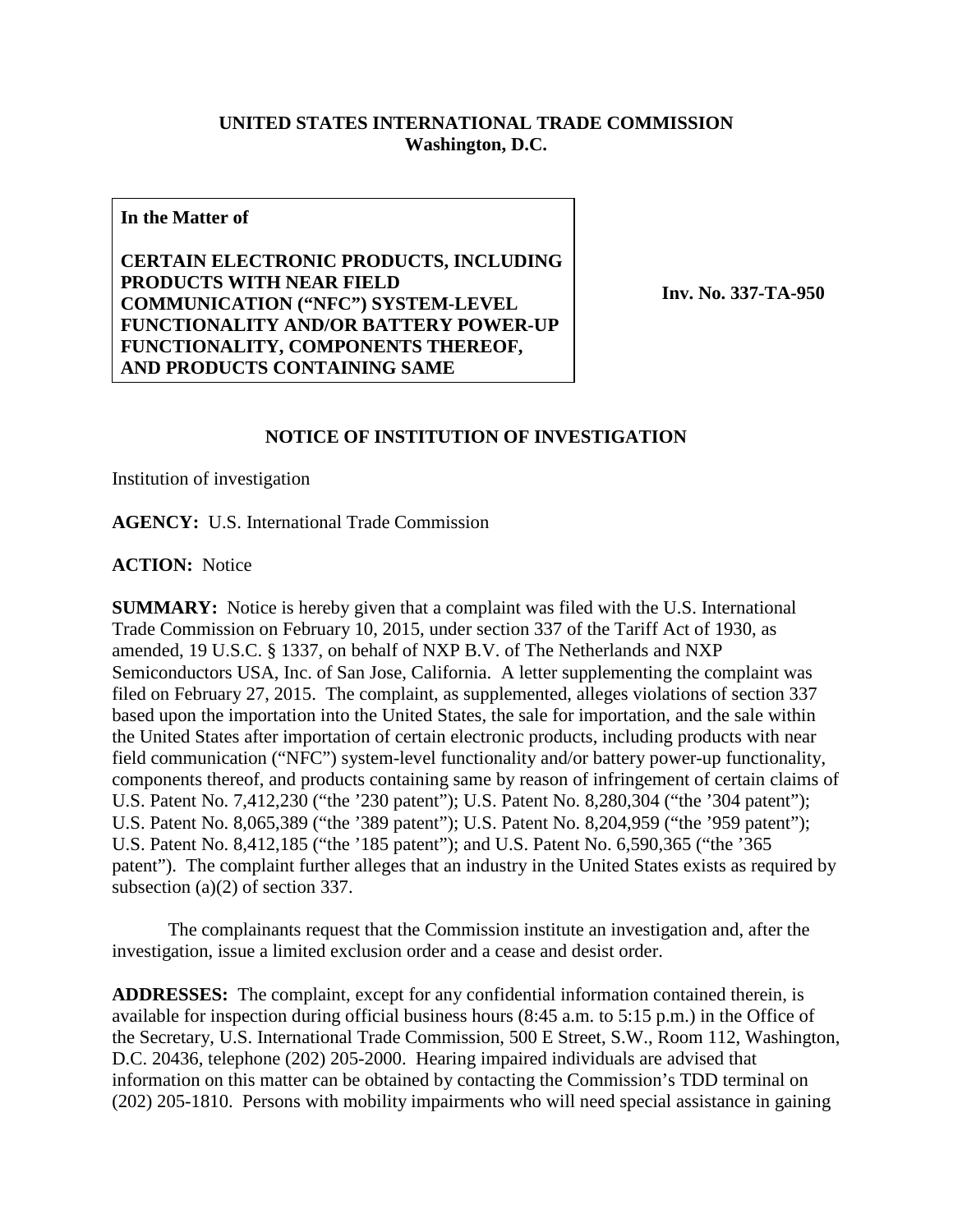access to the Commission should contact the Office of the Secretary at (202) 205-2000. General information concerning the Commission may also be obtained by accessing its internet server at [http://www.usitc.gov.](http://www.usitc.gov/) The public record for this investigation may be viewed on the Commission's electronic docket (EDIS) at [http://edis.usitc.gov.](http://edis.usitc.gov/)

**FOR FURTHER INFORMATION CONTACT:** The Office of Unfair Import Investigations, U.S. International Trade Commission, telephone (202) 205-2560.

**AUTHORITY:** The authority for institution of this investigation is contained in section 337 of the Tariff Act of 1930, as amended, and in section 210.10 of the Commission's Rules of Practice and Procedure, 19 C.F.R. § 210.10 (2014).

**SCOPE OF INVESTIGATION:** Having considered the complaint, the U.S. International Trade Commission, on March 12, 2015, **ORDERED THAT** –

(1) Pursuant to subsection (b) of section 337 of the Tariff Act of 1930, as amended, an investigation be instituted to determine whether there is a violation of subsection  $(a)(1)(B)$  of section 337 in the importation into the United States, the sale for importation, or the sale within the United States after importation of certain electronic products, including products with near field communication ("NFC") system-level functionality and/or battery power-up functionality, components thereof, and products containing same by reason of infringement of one or more of claims 6 and 7 of the '230 patent; claims 1 and 11 of the '304 patent; claims 1 and 5 of the '389 patent; claims 1 and 13 of the '959 patent; claims 1 and 8 of the '185 patent; and claims 1 and 7 of the '365 patent, and whether an industry in the United States exists as required by subsection  $(a)(2)$  of section 337;

(2) Pursuant to Commission Rule  $210.50(b)(1)$ , 19 C.F.R. §  $210.50(b)(1)$ , the presiding administrative law judge shall take evidence or other information and hear arguments from the parties and other interested persons with respect to the public interest in this investigation, as appropriate, and provide the Commission with findings of fact and a recommended determination on this issue, which shall be limited to the statutory public interest factors set forth in 19 U.S.C. §§ 1337(d)(1), (f)(1), (g)(1);

(3) For the purpose of the investigation so instituted, the following are hereby named as parties upon which this notice of investigation shall be served:

(a) The complainants are:

NXP B.V. High Tech Campus 60 5656 AG, Eindhoven The Netherlands

NXP Semiconductors USA, Inc. 411 East Plumeria Drive San Jose, CA 95134